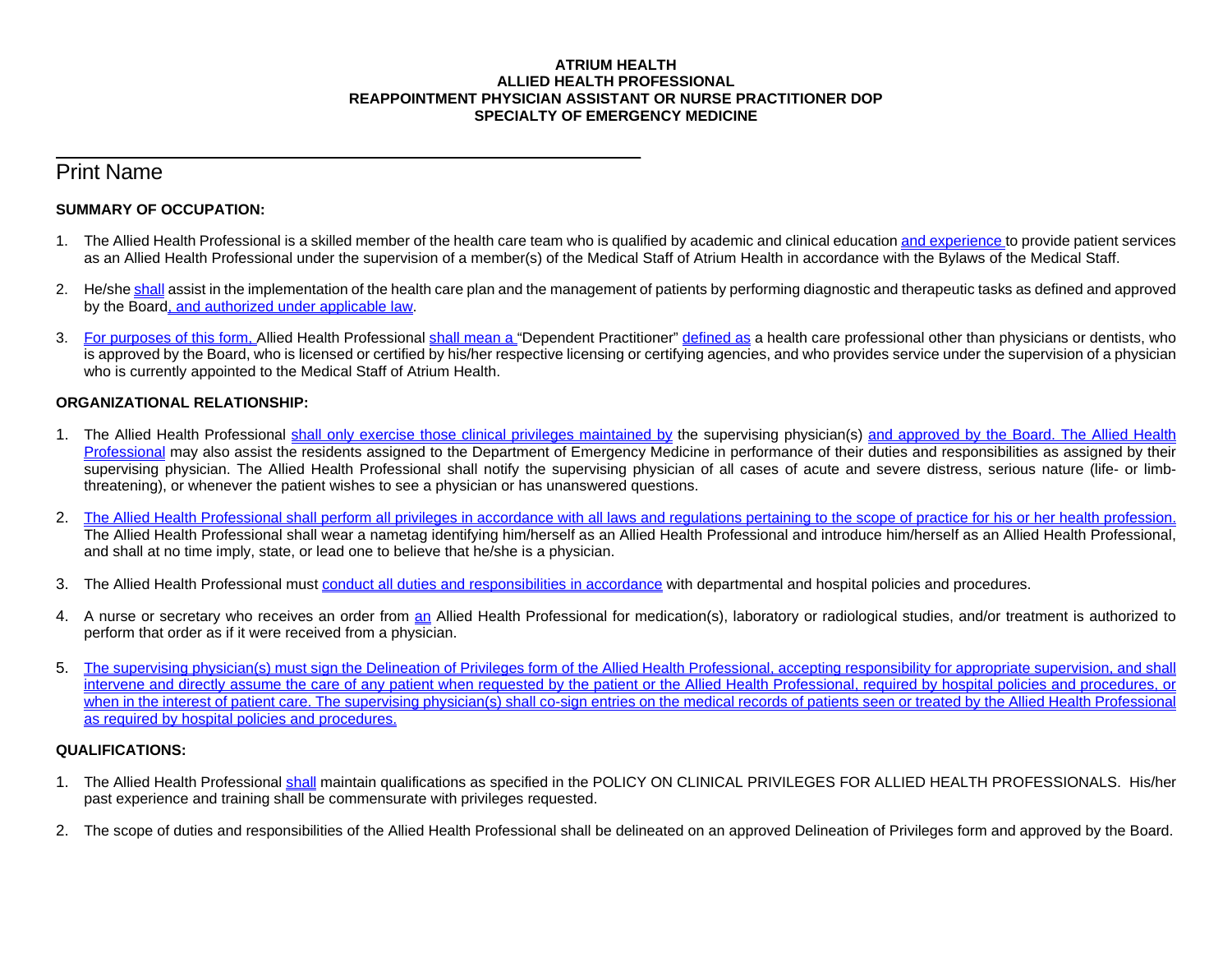#### **QUALIFICATIONS - continued:**

- 3. The Supervising Physician shall delegate only tasks and procedures to his or her Allied Health Professional which are within or contemplated by the clinical privileges granted to the Supervising Physician by the Medical Executive Committee and the Board of Commissioners and which the Allied Health Professional has been approved to perform. It is understood that the supervision of an Allied Health Professional shall never be transferred to a physician who is not currently a fully appointed member of Atrium Health Medical Staff.
- 4. If the Medical Staff appointment or Clinical Privileges of the Sponsoring Physician are resigned, revoked or terminated, the Allied Health Professional's permission to practice shall automatically terminate and his or her clinical privileges shall be automatically relinquished.

### **SUPERVISION:**

Except where the Delineation of Privileges form provides for Personal Supervision or Proximate Supervision, General Supervision (as defined below) will be required for all tasks and procedures performed by the Allied Health Professional.

- 1. "General Supervision" shall mean the procedure is furnished under the supervising physician's overall direction and control, but the physician is not required to be present during the procedure. General Supervision requires the performance of tasks and procedures in a manner that is consistent with state law, the applicable standard of care, Medical Staff Bylaws and hospital policies and procedures, but does not require Personal Supervision or Proximate Supervision, as those terms are defined below.
- 2. "Proximate Supervision for these procedures" shall mean the physical presence of a sponsoring/supervising physician in the hospital, in close proximity and immediately available to furnish assistance and direction to the Allied Health Professional as needed.
- 3. "Personal Supervision" shall mean the physical presence of a sponsoring/supervising physician in the room with the Allied Health Professional during the performance of a procedure.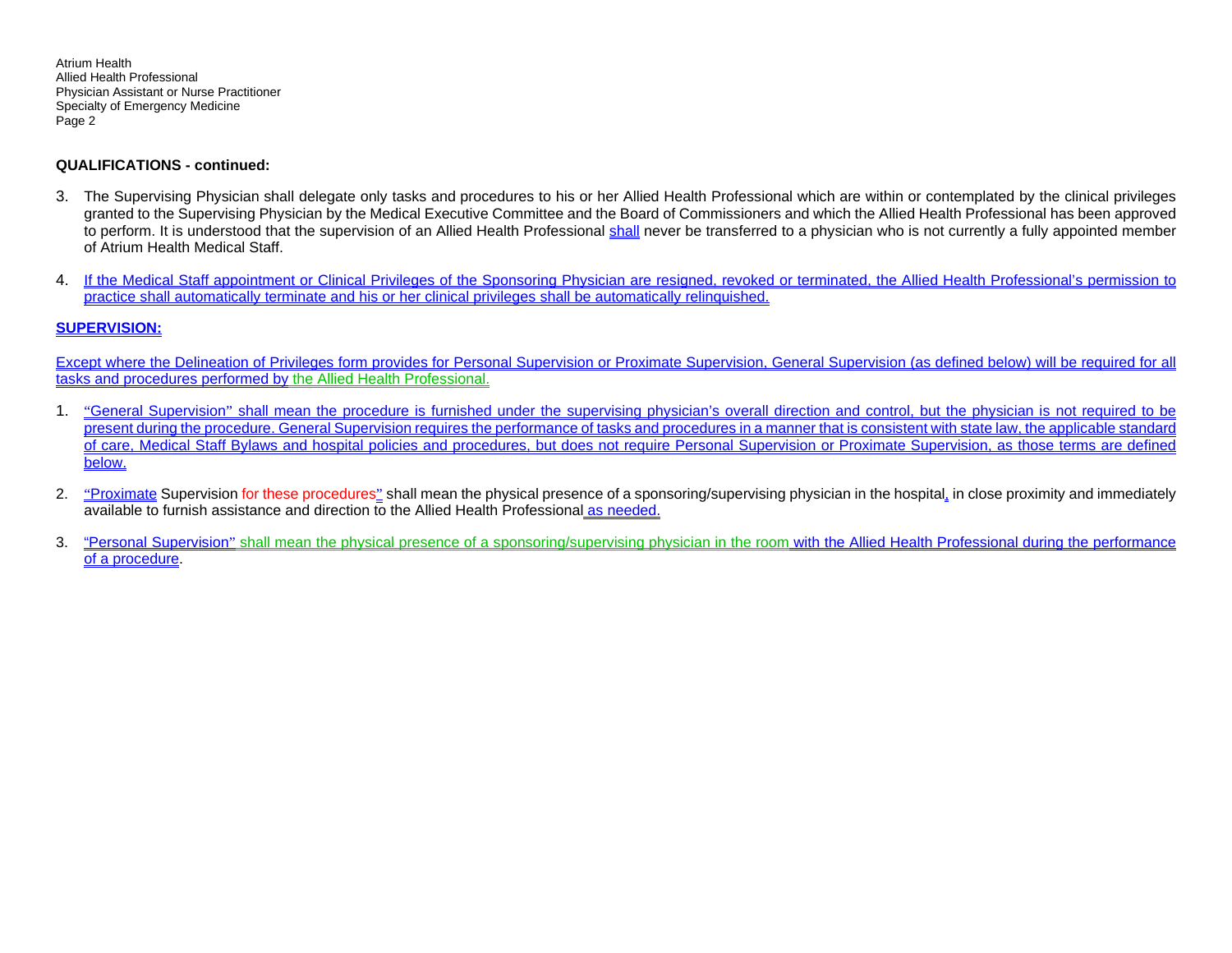## **ATRIUM HEALTH REAPPOINTMENT DELINEATION OF PRIVILEGES FORM ALLIED HEALTH PROFESSIONAL DEPARTMENT OF EMERGENCY MEDICINE**

**NOTE 1: "CORE" privileges cannot be amended or altered in any way.**

**NOTE 2: Allied Health Professionals must apply for "CORE" privileges in order to be eligible for special procedure clinical privileges at any facility within Atrium Health.** 

**NOTE 3: Please note that the exercise of certain privileges enumerated herein is necessarily limited by the operational and resource constraints of the facility. All procedures must be performed within a clinical setting with the capabilities and organizational structure required to provide appropriate support.**

| <b>CMC</b> | <b>Pineville</b> | <b>University City</b> | CR  | Lincoln | Cabarrus | <b>Union</b> | Stanly | Anson | <b>Cleveland</b> |            | <b>EMERGENCY MEDICINE CORE CLINICAL</b><br><b>PRIVILEGES</b>                                                                                                                                                                                                                                                                                                                                                                                                                                                                                    |
|------------|------------------|------------------------|-----|---------|----------|--------------|--------|-------|------------------|------------|-------------------------------------------------------------------------------------------------------------------------------------------------------------------------------------------------------------------------------------------------------------------------------------------------------------------------------------------------------------------------------------------------------------------------------------------------------------------------------------------------------------------------------------------------|
|            |                  |                        |     |         |          |              |        |       |                  |            | It is noted that Allied Health Professionals may<br>independently treat acuity codes 2, 3, 4, and 5<br>patients in the Emergency Department and may<br>assist in the care of acuity code 1 patients.                                                                                                                                                                                                                                                                                                                                            |
|            |                  |                        | N/A |         |          |              |        |       |                  | CAHP-EMD-1 | Assess, evaluate, diagnose, and initially treat<br>patients of all ages who present in the Emergency<br>Department with any symptom, illness, injury, or<br>condition, and provide services necessary to<br>ameliorate minor illnesses or injuries. Stabilize<br>patients with major illnesses or injuries and assess<br>all patients to determine if additional care is<br>necessary. Privileges do not include long-term care<br>of patients on an inpatient basis. The Allied Health<br>Professional may not admit patients to the hospital. |

The Allied Health Professional may, in consultation with the supervising physician, perform the following duties: perform therapeutic procedures as directed; perform anoscopy; apply, remove, and change dressings and bandages; apply, remove, and manage splints; immobilize (spine, long bone, soft tissue) and transport; perform wound debridement, suturing of external minor lacerations, removal of sutures and general care for superficial wounds and minor superficial surgical procedures; aseptic and isolation technique; remove central venous catheters; removal of monitoring lines; insert and remove nasogastric tubes; drains; manage epistaxis; obtain and record medical/social history and perform physical examinations including rectal and genitor-urinary pelvic examinations as indicated; ocular tonometry; slit-lamp examination; order diagnostic testing and therapeutic modalities such as laboratory tests, medications, treatments, blood or blood products, x-ray, EKG, IV fluids, and electrolytes; perform arterial puncture and blood gas sampling; perform ear, nose, rectum, soft tissue, throat, vaginal, and gastric lavage; perform incision and drainage of superficial abscesses; perform preliminary interpretations of EKGs and radiographs or other imaging studies with immediate second reading by supervising physician (or radiologist); perform urinary bladder catheterization (short-term and indwelling); perform venous punctures for blood sampling, cultures, and IV catheterization; reduce joint dislocations; perform removal of superficial foreign body; perform trephination and removal of nail; perform serial exams, order stress testing, modify orders, or disposition patients in an Observation Unit, after consultation with the emergency medicine attending physician; direct care as specified by medical staff approved protocols; initiate referral to appropriate physician; counsel and instruct patients and significant others as appropriate on medications, disease, and preventive healthcare; record progress notes; write discharge summaries; apply, remove and manage casts; arthrocentesis/joint aspiration; lumbar puncture.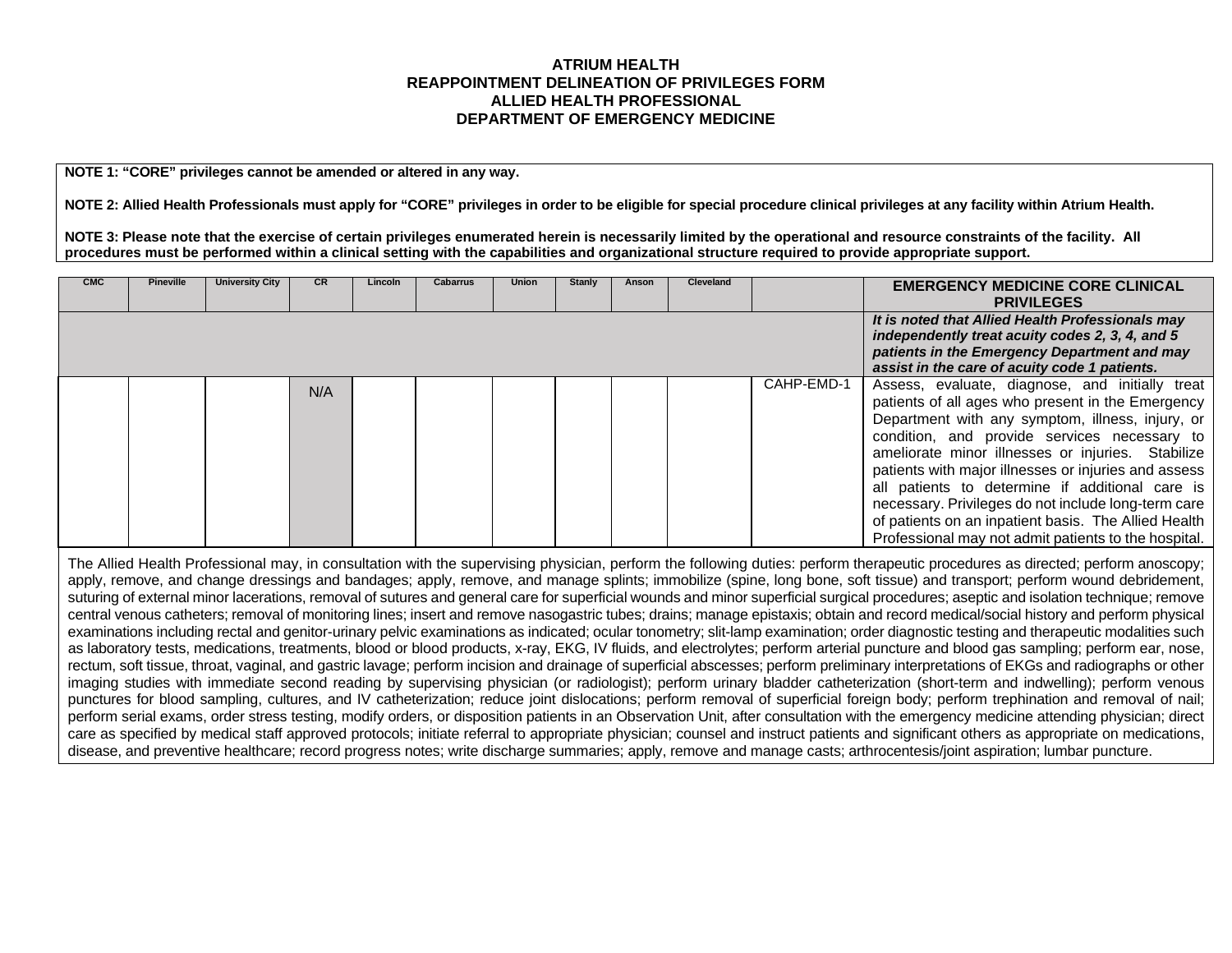### **\* SPECIAL PRIVILEGES WITH QUALIFICATIONS AND/OR SPECIFIC CRITERIA - PROVIDE THE NUMBER OF PROCEDURES PERFORMED WITHIN THE PAST TWO YEARS AND FACILITY WHERE THE PROCEDURES WERE PERFORMED.**

| CMC        | Pine. | Univ. | <b>CR</b> | Lin. | <b>CAB</b> | Union        | Stanly        | Anson | <b>CLE</b> |                                     |                                                                      |                                                                    | <b>SPECIAL PROCEDURES</b>                                                 |          |
|------------|-------|-------|-----------|------|------------|--------------|---------------|-------|------------|-------------------------------------|----------------------------------------------------------------------|--------------------------------------------------------------------|---------------------------------------------------------------------------|----------|
|            |       |       |           |      |            |              |               |       |            |                                     | PERSONAL SUPERVISION<br><b>REQUIRED</b>                              | <b>Minimum</b><br><b>Number</b><br>Required                        | <b>Number</b><br><b>Performed</b><br><b>Within The</b><br>Past 2<br>Years | Location |
|            |       |       | N/A       |      |            |              |               |       |            | CAHP-EMD-1(c)                       | Emergency<br>Endotracheal<br>Intubation                              | 10                                                                 |                                                                           |          |
| <b>CMC</b> | Pine. | Univ. | <b>CR</b> | Lin. | CAB        | <b>Union</b> | Stanly        | Anson | <b>CLE</b> |                                     |                                                                      |                                                                    | <b>SPECIAL PROCEDURES</b>                                                 |          |
|            |       |       |           |      |            |              |               |       |            |                                     | <b>PROXIMATE SUPERVISION</b><br><b>REQUIRED</b>                      | <b>Minimum</b><br><b>Number</b><br>Required                        | <b>Number</b><br>Performed<br><b>Within The</b><br>Past 2<br>Years        | Location |
|            |       |       | N/A       |      |            |              |               |       |            | CAHP-EMD-1(a)                       | Insertion of Central<br><b>Venous Catheters</b>                      | 5                                                                  |                                                                           |          |
|            |       |       | N/A       |      |            |              |               |       |            | CAHP-EMD-1(f)                       | Percutaneous<br>external thoracic<br>drainage - Pigtail              | 10                                                                 |                                                                           |          |
|            |       |       | N/A       |      |            |              |               |       |            | $CAHP-EMD-1(g)$                     | Percutaneous<br>external thoracic<br>drainage -<br>Thoracostomy tube | 10                                                                 |                                                                           |          |
| <b>CMC</b> | Pine. | Univ. | <b>CR</b> | Lin. | CAB        | <b>Union</b> | <b>Stanly</b> | Anson | <b>CLE</b> |                                     |                                                                      |                                                                    | <b>SPECIAL PROCEDURES</b>                                                 |          |
|            |       |       |           |      |            |              |               |       |            | <b>GENERAL SUPERVISION REQUIRED</b> | <b>Minimum</b><br><b>Number</b><br>Required                          | <b>Number</b><br>Performed<br><b>Within The</b><br>Past 2<br>Years | Location                                                                  |          |
|            |       |       | N/A       |      |            |              |               |       |            | CAHP-EMD-1(d)                       | Paracentesis                                                         | 5                                                                  |                                                                           |          |
|            |       |       | N/A       |      |            |              |               |       |            | CAHP-EMD-1(e)                       | Thoracentesis                                                        | 10                                                                 |                                                                           |          |

## **CRITERIA FOR MAINTENANCE OF PRIVILEGES (CAHP-EMD-1(a, c, d, e):**

The Practitioner must submit a minimum of two (2) cases, for each special privilege held, over the past two (2) years based on acceptable results of ongoing professional practice evaluation and outcomes to reapply for current special privileges. This will be reviewed at the time of reappointment. Practitioners who would like to continue to hold any special privileges but are unable to document the minimal number will be requested to voluntarily withdraw their request for such privileges and to complete the necessary proctoring forms.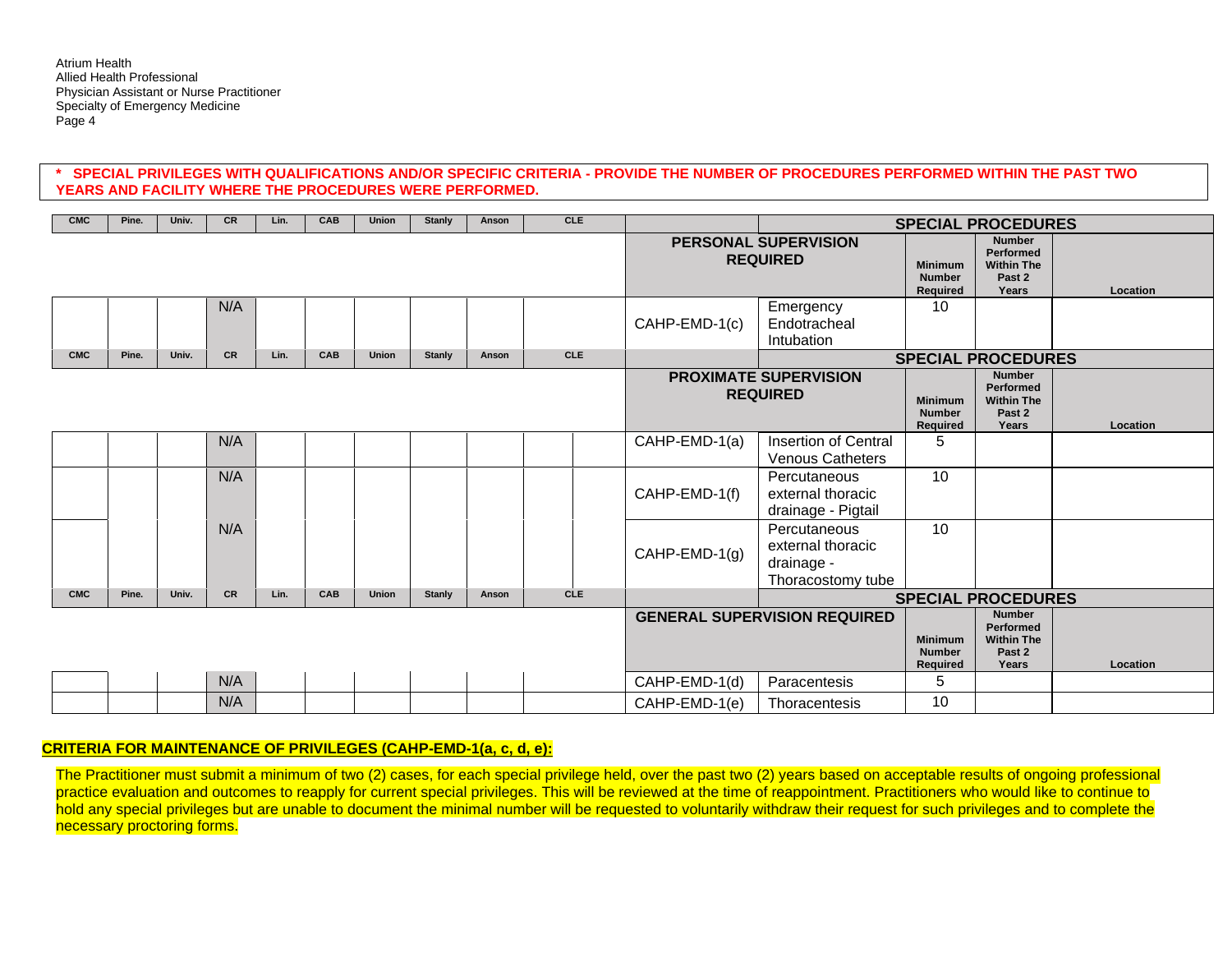### **CRITERIA FOR MAINTENANCE OF PRIVILEGES (CAHP-EMD-1(f, g)):**

The Practitioner must submit a minimum of five (5) cases, for each privilege held, over the past two (2) years based on acceptable results of ongoing professional practice evaluation and outcomes to reapply for current special privileges. This will be reviewed at the time of reappointment. Practitioners who would like to continue to hold any special privileges but are unable to document the minimal number will be requested to voluntarily withdraw their request for such privileges and to complete the necessary proctoring forms.

### **REQUIRED PREVIOUS EXPERIENCE FOR SPECIAL PROCEDURES:**

- 1. Applicants must present evidence of appropriate training; **AND**
- 2. Demonstrated current competence and evidence of performance within the past two (2) years of at least the "minimum number required" as indicated above.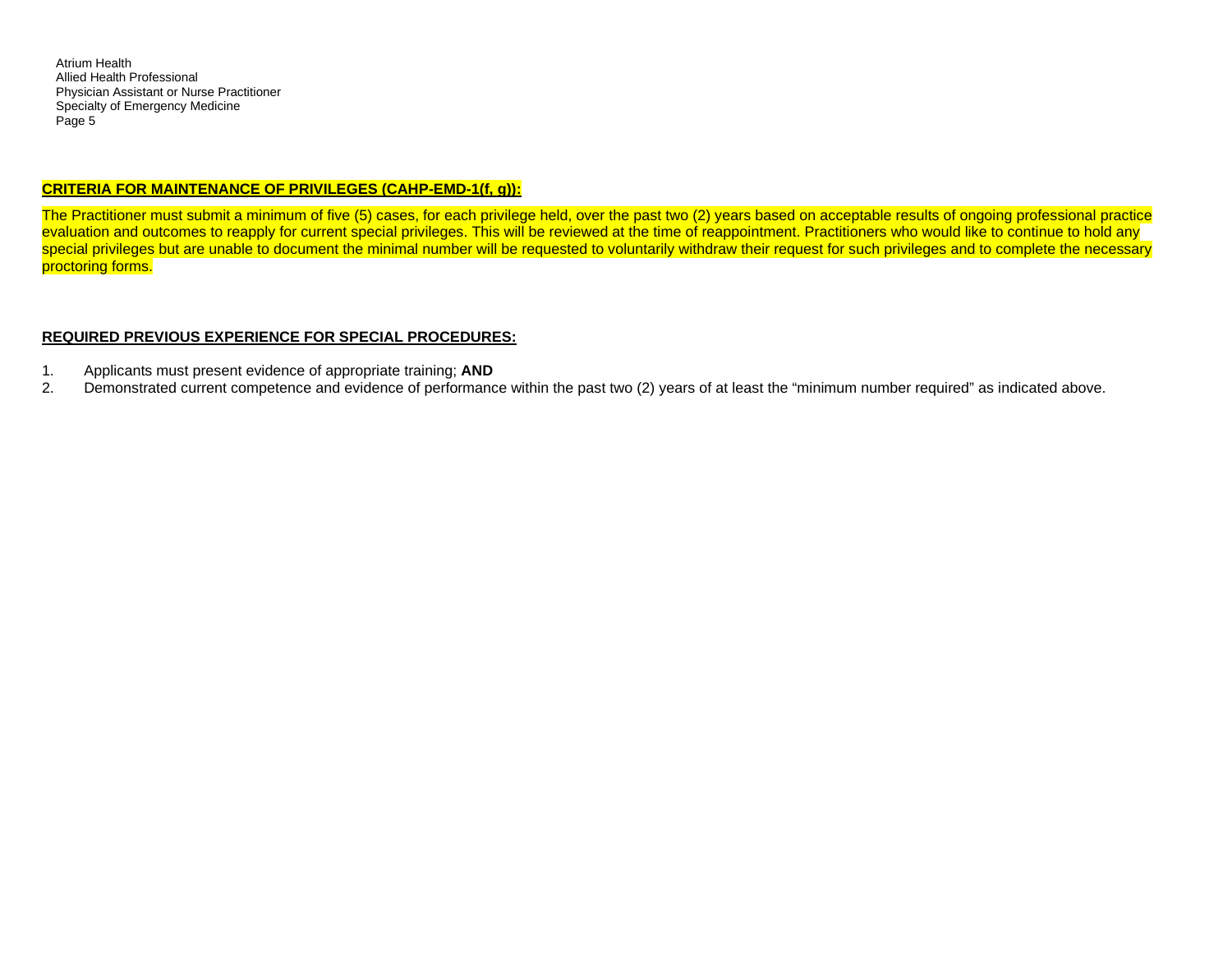## **PRIVILEGES REQUESTED BY:**

Approved by the Board of Commissioners: 06/12/20118; 03/12/2019

I attest that I am not currently a user of illegal drugs or do not currently abuse the use of legal drugs.

I attest that I do not have a physical or mental condition which could affect my motor skills or ability to exercise the clinical privileges requested or that I require an accommodation in order to exercise the privileges requested safely and competently.

I attest that the information provided in my initial application or most recent reappointment is accurate and has not changed, specifically the disclosure questions relating to my licensure or registration, clinical privileges, participation in benefit programs, health status, liability, and work history.

\_\_\_\_\_\_\_\_\_\_\_\_\_\_\_\_\_\_\_\_\_\_\_\_\_\_\_\_\_\_\_\_\_\_\_\_\_\_\_\_\_\_\_\_\_\_\_\_\_\_\_\_\_\_\_\_\_\_\_ \_\_\_\_\_\_\_\_\_\_\_\_\_\_\_\_\_\_\_\_\_\_\_\_\_\_ Signature of Applicant Date Date Date Date Date \_\_\_\_\_\_\_\_\_\_\_\_\_\_\_\_\_\_\_\_\_\_\_\_\_\_\_\_\_\_\_\_\_\_\_\_\_\_\_\_\_\_\_\_\_\_\_\_\_\_\_\_\_\_\_\_\_\_\_ Printed or typed name of Applicant **SPONSORING PHYSICIAN:** \_\_\_\_\_\_\_\_\_\_\_\_\_\_\_\_\_\_\_\_\_\_\_\_\_\_\_\_\_\_\_\_\_\_\_\_\_\_\_\_\_\_\_\_\_\_\_\_\_\_\_\_\_\_\_\_\_\_\_ \_\_\_\_\_\_\_\_\_\_\_\_\_\_\_\_\_\_\_\_\_\_\_\_\_\_ Signature of Sponsoring Physician Date Construction Date Date Date \_\_\_\_\_\_\_\_\_\_\_\_\_\_\_\_\_\_\_\_\_\_\_\_\_\_\_\_\_\_\_\_\_\_\_\_\_\_\_\_\_\_\_\_\_\_\_\_\_\_\_\_\_\_\_\_\_\_\_ Printed or typed name of Sponsoring Physician \_\_\_\_\_\_\_\_\_\_\_\_\_\_\_\_\_\_\_\_\_\_\_\_\_\_\_\_\_\_\_\_\_\_\_\_\_\_\_\_\_\_\_\_\_\_\_\_\_\_\_\_\_\_\_\_\_\_\_ \_\_\_\_\_\_\_\_\_\_\_\_\_\_\_\_\_\_\_\_\_\_\_\_\_\_ Signature of Sponsoring Physician Date Control of Sponsoring Physician Date Date Date Date \_\_\_\_\_\_\_\_\_\_\_\_\_\_\_\_\_\_\_\_\_\_\_\_\_\_\_\_\_\_\_\_\_\_\_\_\_\_\_\_\_\_\_\_\_\_\_\_\_\_\_\_\_\_\_\_\_\_\_ Printed or typed name of Sponsoring Physician **======================================================================================** Approved by the Atrium Health Medical Executive Committee: 05/17/2018; 02/07/2019